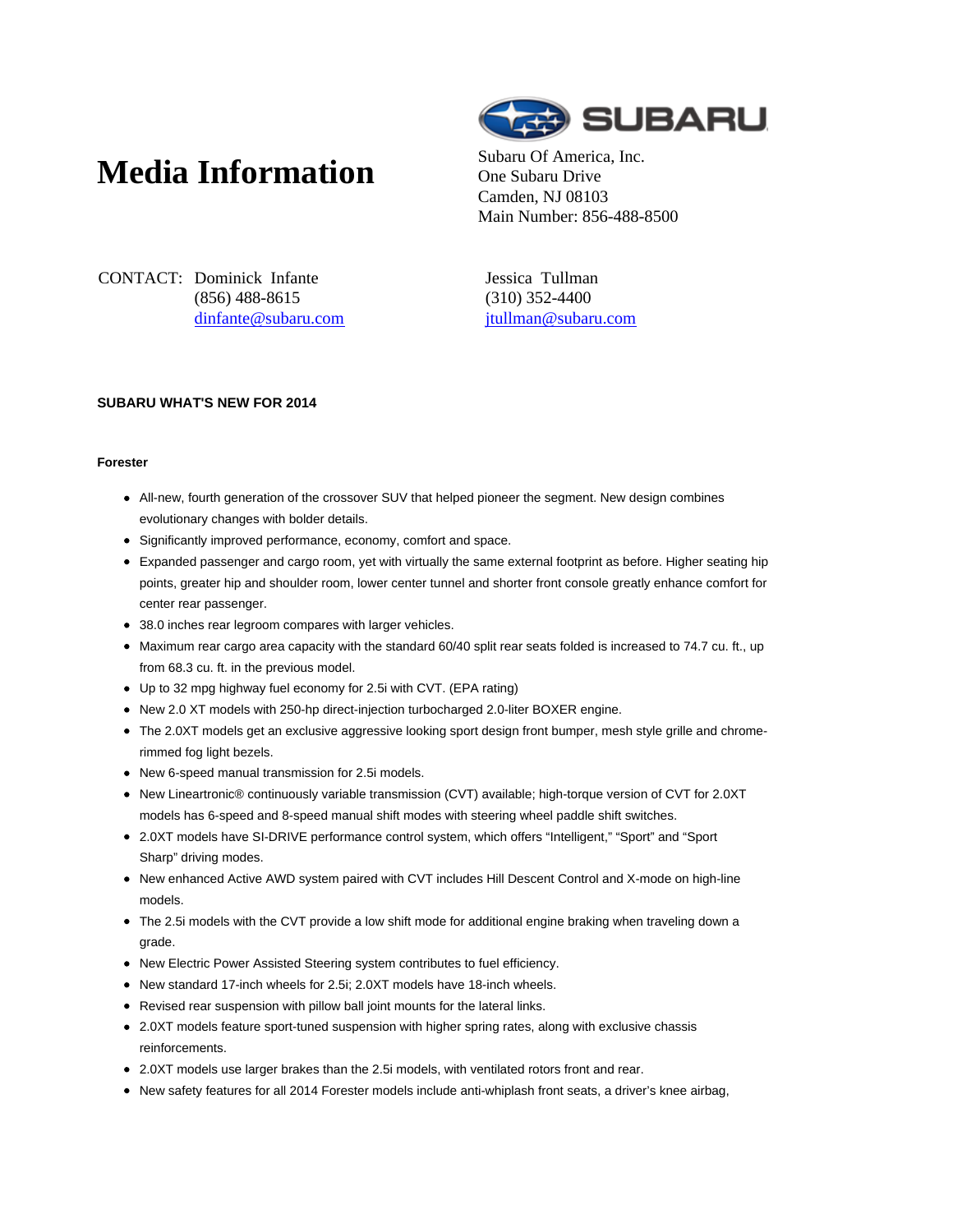Brake Override and an impact-sensing fuel system cutoff.

- Available Subaru EyeSight®, the highest rated front crash prevention system by IIHS, which integrates Adaptive Cruise Control, Pre-Collision Braking and Vehicle Lane Departure Warning.
- 8.7 inches of ground clearance for all 2014 Forester models is higher than for many crossovers and SUVs, yet with low step-in that's been improved by lowering the side sills by two inches.
- Widest-ever array of amenities and user technology for a Forester.
- New available features include a power rear gate with automatic close and Keyless Access and Start.  $\bullet$
- New or significantly upgraded audio systems and infotainment technology.
- Bluetooth® hands-free phone connectivity and audio streaming, with steering wheel switches standard on all models.
- Standard rear vision camera (except base 2.5i model).
- Available navigation system includes smartphone integration with Aha<sup>®</sup> smartphone integration features.
- New low-oil level indicator.

#### **Legacy**

- Subaru EyeSight driver assistance system now optional on 2.5i Premium model; previously available only for Limited. EyeSight, the highest rated front crash prevention system by IIHS, integrates Adaptive Cruise Control, Pre-Collision Braking and Vehicle Lane Departure Warning.
- Adaptive control is standard on all CVT transmission models. Based on vehicle inputs received by the transmission control module, pulley gear ratios are always optimized based on driving preferences and road conditions.
- New Alloy Wheel Package for 2.5i model includes 17-inch alloy wheels, 215/50 R17 all-season tires and fog lights with chrome trim rings.
- Rear vision camera included with Power Moonroof Package on Premium and Limited models.
- The 2.5i Premium model gains the Display Audio system as standard, featuring HD Radio, 4.3-in. LCD display screen, single-disc CD player, SiriusXM Satellite Radio (subscription required), 6-speakers and all features of the Legacy 2.5i audio system (Bluetooth® audio streaming and hands-free phone connectivity, iPod® control capability, USB port, 3.5mm auxiliary input jack).
- The Legacy Sport now offers optional integrated navigation system.
- Aha® smartphone integration included with the optional navigation system.
- The electroluminescent illumination instrument cluster with the center mounted color LCD display is optional on the 2.5i Premium model with the Eyesight system.

#### **Outback**

- EyeSight driver assistance system now optional on 2.5i Premium model; previously available only for Limited, and now also standard on Special Appearance Package models. EyeSight, the highest rated front crash prevention system by IIHS, integrates Adaptive Cruise Control, Pre-Collision Braking and Vehicle Lane Departure Warning.
- Adaptive control is standard on all CVT transmission models. Based on vehicle inputs received by the transmission control module, pulley gear ratios are always optimized based on driving preferences and road conditions.
- New Alloy Wheel Package for 2.5i model includes 17-inch alloy wheels, 225/60 R17 all-season tires and fog lights.
- The 2.5i Premium model gains the Display Audio system as standard, featuring HD Radio, 4.3-in. LCD display screen, single-disc CD player, SiriusXM Satellite Radio (subscription required), 6-speakers and all features of the Legacy 2.5i audio system (Bluetooth® audio streaming and hands-free phone connectivity, iPod® control capability, USB port, 3.5mm auxiliary input jack).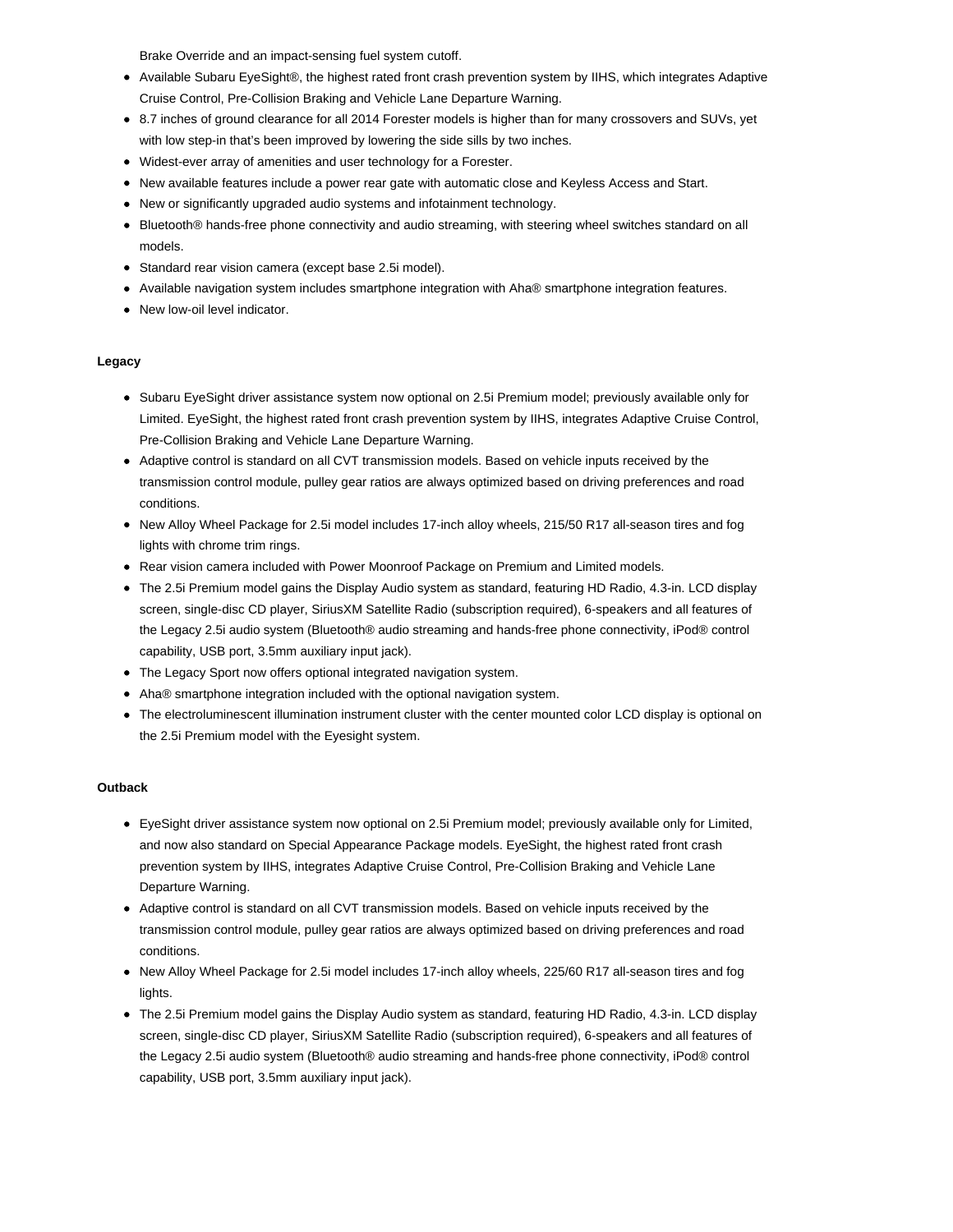- Rear vision camera included with Power Moonroof Package on Premium and Limited.
- Aha® smartphone integration included with the optional navigation system.
- The electroluminescent illumination instrument cluster with the center mounted color LCD display is optional on the 2.5i Premium model with the Eyesight system.

#### **Impreza**

- Rear vision camera standard on Limited models.
- Aha® smartphone integration included with the optional navigation system for all 2.0i Premium, 2.0i Limited and 2.0i Sport Limited models.

#### **XV Crosstrek**

- Model was new for 2013.
- Aha® smartphone integration included with the optional navigation system for all Premium and Limited models.

#### **XV Crosstrek Hybrid**

- First-ever hybrid vehicle from Subaru is based on XV Crosstrek crossover model, with added benefits of hybrid powertrain plus special chassis tuning for more agile handling.
- 2.0-liter Subaru BOXER engine optimized for efficiency.
- 13.4 hp / 47.9 lb.-ft. electric motor integrated into Lineartronic® Continuously Variable Transmission (CVT).
- 100.8v, 13.5kwh nickel-metal hydride battery is located under a revised rear floor area.
- Brake regeneration system
- EV mode allows low-speed driving for short distance on battery alone (includes audible vehicle pedestrian alert system).
- Integrated starter/generator provides automatic start/stop function.
- Preserves utility and versatility of gas model, giving up just 1.7 cu. ft. of total cargo area capacity to accommodate hybrid battery.
- Quick-ratio electric power assist steering.
- Symmetrical All-Wheel Drive standard and functions the same as on gasoline model. Active Torque Split AWD: electronically managed continuously variable transfer clutch actively manages the power split based on acceleration, deceleration and available traction. System always powers all four wheels and will transfer power to the wheels with the best grip.
- 8.7 inches of ground clearance is the same as for the gas model and is higher than some dedicated SUVs, while providing a low step-in height.
- Lightweight 17-in. alloy wheels
- Active grille shutter system to improve aerodynamic performance and fuel efficiency.
- Color Multi-Function Display shows the hybrid system's energy flow according to driving conditions. Using switching screens, the display was designed to combine driving operation information with entertainment content, and its screen can be easily viewed from any seat.
- Standard All-Weather Package (heated front seats, heated exterior mirrors and windshield wiper de-icer)
- Standard rear vision camera.
- Limited model adds leather seating, navigation with Aha® smartphone integration and power moonroof.
- Standard Keyless Access & Start.

## **WRX and STI**

Aha® smartphone integration included with the optional navigation system for WRX Limited, STI and STI